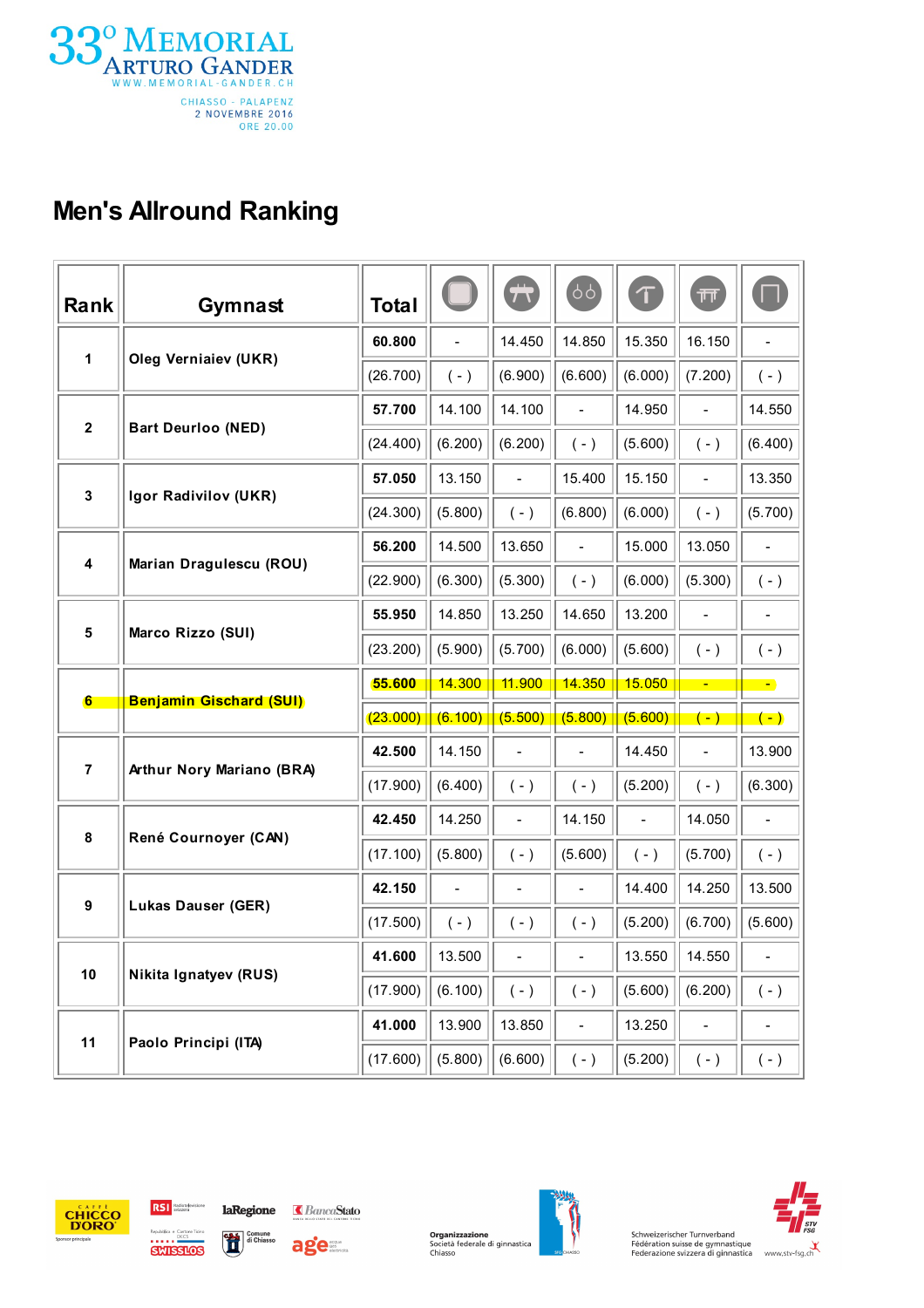

## Women's Allround Ranking

| Rank                    | Gymnast                          | <b>Total</b> | $\tau$                   | $\Box$                   | $\overline{\phantom{a}}$     |         |
|-------------------------|----------------------------------|--------------|--------------------------|--------------------------|------------------------------|---------|
| 1                       | Angelina Melnikova (RUS)         | 42.800       | 14.900                   | 14.750                   | 13.150                       |         |
|                         |                                  | (17.900)     | (5.800)                  | (6.300)                  | (5.800)                      | $(-)$   |
| $\mathbf 2$             | <b>Eythora Thorsdottir (NED)</b> | 40.950       | 12.750                   | $\overline{a}$           | 14.200                       | 14.000  |
|                         |                                  | (15.500)     | (4.000)                  | $(-)$                    | (5.700)                      | (5.800) |
| 3                       | J.B Lopez Arocha (VEN)           | 40.700       | $\frac{1}{2}$            | 14.350                   | 12.650                       | 13.700  |
|                         |                                  | (16.700)     | $(-)$                    | (6.100)                  | (5.400)                      | (5.200) |
| $\overline{\mathbf{4}}$ | Caterina Barloggio (SUI)         | 39.400       | $\blacksquare$           | 12.550                   | 13.800                       | 13.050  |
|                         |                                  | (15.500)     | $(-)$                    | (5.200)                  | (5.300)                      | (5.000) |
| 5                       | <b>Carina Kroell (GER)</b>       | 39.200       | 13.400                   | $\overline{a}$           | 12.250                       | 13.550  |
|                         |                                  | (15.300)     | (4.800)                  | $(-)$                    | (5.100)                      | (5.400) |
| 6                       | Ilaria Käslin (SUI)              | 39.200       | 13.450                   | $\overline{a}$           | 12.850                       | 12.900  |
|                         |                                  | (15.800)     | (5.000)                  | $(-)$                    | (5.400)                      | (5.400) |
| $\overline{7}$          | Angelina Kysla (UKR)             | 26.200       | 13.750                   | $\overline{\phantom{a}}$ | $\overline{a}$               | 12.450  |
|                         |                                  | (10.600)     | (5.000)                  | $(-)$                    | $(-)$                        | (5.600) |
| 8                       | Victoria Kayen Woo (CAN)         | 25.650       | $\overline{\phantom{a}}$ | 12.450                   | $\qquad \qquad \blacksquare$ | 13.200  |
|                         |                                  | (10.500)     | $(-)$                    | (5.400)                  | $(-)$                        | (5.100) |
| 9                       | Thea Brogli (SUI)                | 24.500       | 12.400                   | $\overline{a}$           | $\frac{1}{2}$                | 12.100  |
|                         |                                  | (9.900)      | (5.000)                  | $(-)$                    | $(-)$                        | (4.900) |





age





Schweizerischer Turnverband<br>
Fédération suisse de gymnastique<br>
Federazione svizzera di ginnastica vww.stv-fsg.ch

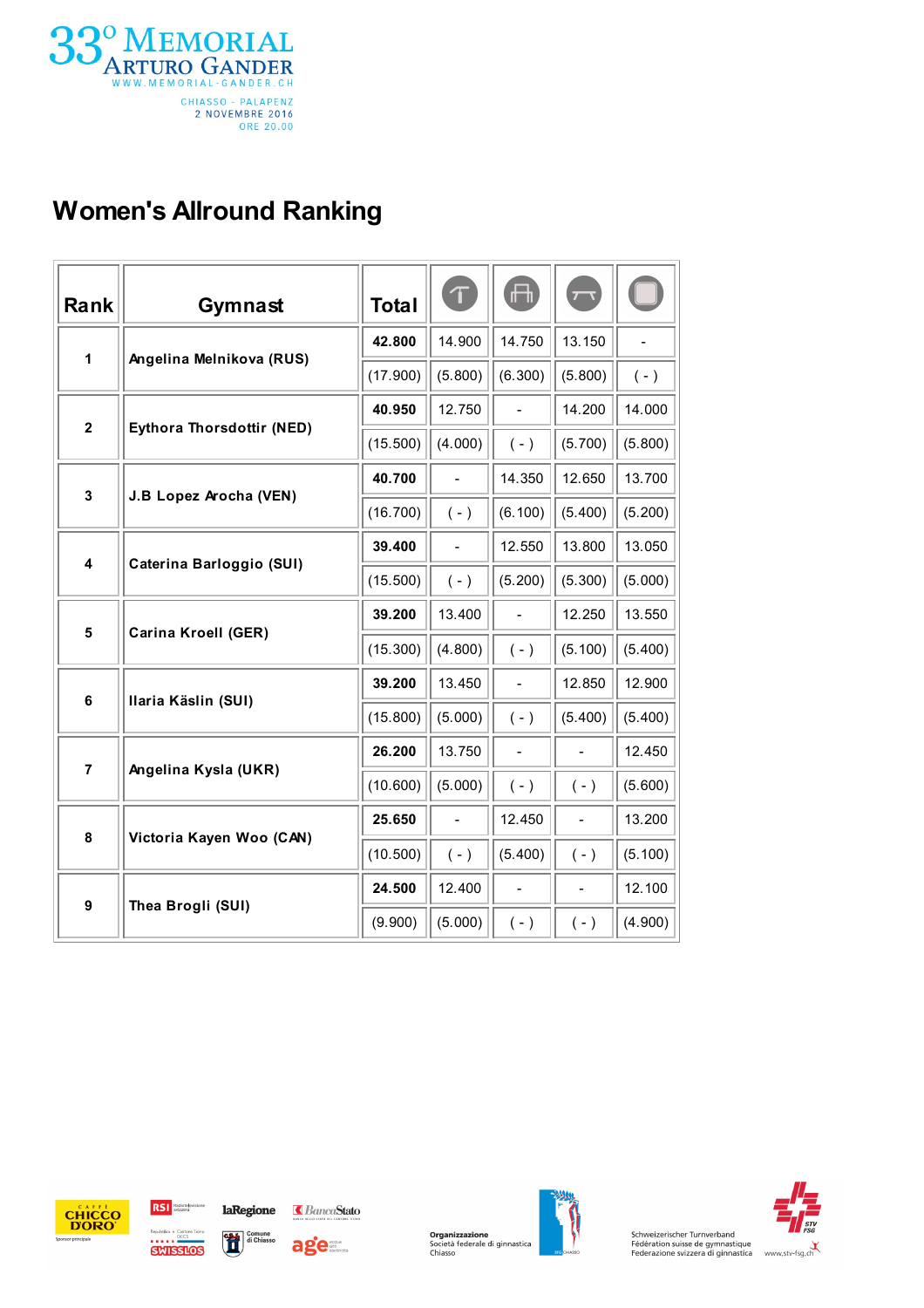

## City of Chiasso Trophy - Men's Ranking Parallel Bars

| Rank         | Gymnast                     | 帀       |
|--------------|-----------------------------|---------|
| 1            | <b>Oleg Verniaiev (UKR)</b> | 16.150  |
|              |                             | (7.200) |
| $\mathbf{2}$ | Nikita Ignatyev (RUS)       | 14.550  |
|              |                             | (6.200) |
| 3            | <b>Lukas Dauser (GER)</b>   | 14.250  |
|              |                             | (6.700) |
| 4            |                             | 14.050  |
|              | René Cournoyer (CAN)        | (5.700) |
| 5            |                             | 13.050  |
|              | Marian Dragulescu (ROU)     | (5.300) |







age